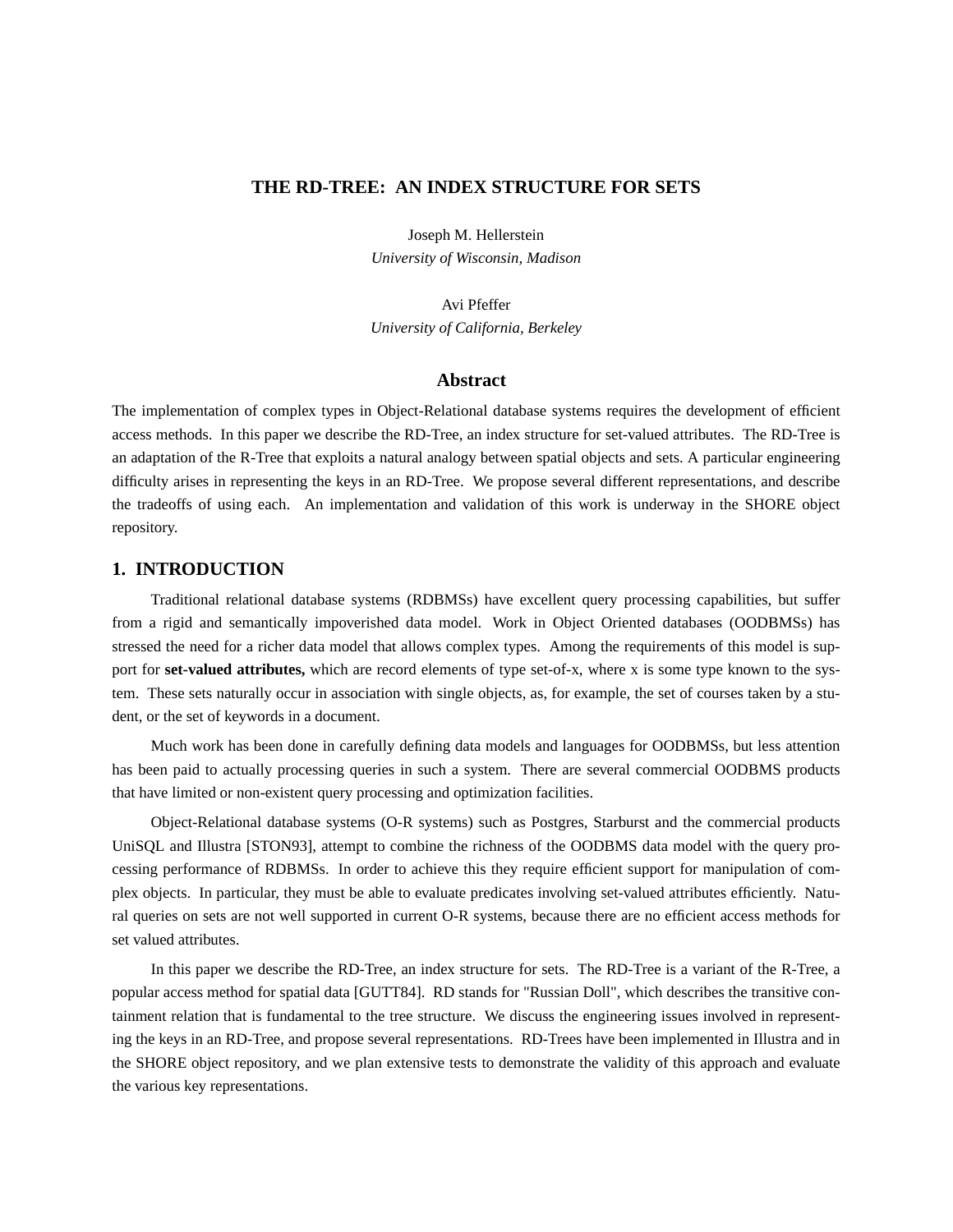# **1.1. SAMPLE QUERIES**

To illustrate the types of queries that involve set predicates, we consider a sample database with two class definitions:

```
STUDENT = [name: text, passed: set of COURSE]
COURSE = [name: text, department: text, number: int, prerequisites: set
of COURSE]
```
The predicates we want to evaluate on this database can be divided into several categories:

### 1) **superset predicates**

select STUDENT.name from STUDENT where STUDENT.passed  $\supseteq$  {CS186, CS162}†

This query selects all students who have passed CS186 and CS162. In the predicate of this query we are searching for supersets of a given set. An RD-Tree on the STUDENT.passed attribute will greatly facilitate evaluation of this predicate.

#### 2) **subset predicates**

select COURSE.name, COURSE.department, COURSE.number from COURSE where COURSE.prerequisites  $\subseteq$  {CS186, CS182}

This query selects all courses that can be taken by a student who has passed CS186 and CS182. In the predicate of this query we are searching for subsets of a given set. Unfortunately the RD-Tree does not work well on this type of predicate. However, an inverted RD-Tree as described in section 4 can be used to evaluate subset predicates.

#### 3) **overlap predicates**

select STUDENT.name from STUDENT where STUDENT.passed  $\cap$  {CS150, CS186, CS162} ≥ 2

This query selects all students who have passed at least two of CS150, CS186 and CS162. RD-Trees are effective for overlap queries. If the degree of overlap required is equal to the cardinality of the given set, the predicate is equivalent to a superset predicate.

4) joins

select STUDENT.name, COURSE.name from STUDENT, COURSE where COURSE.prerequisites ⊆ STUDENT.passed

<sup>†</sup> This is a minor abuse of notation. Sets of courses are normally represented by sets of object ids of course tuples.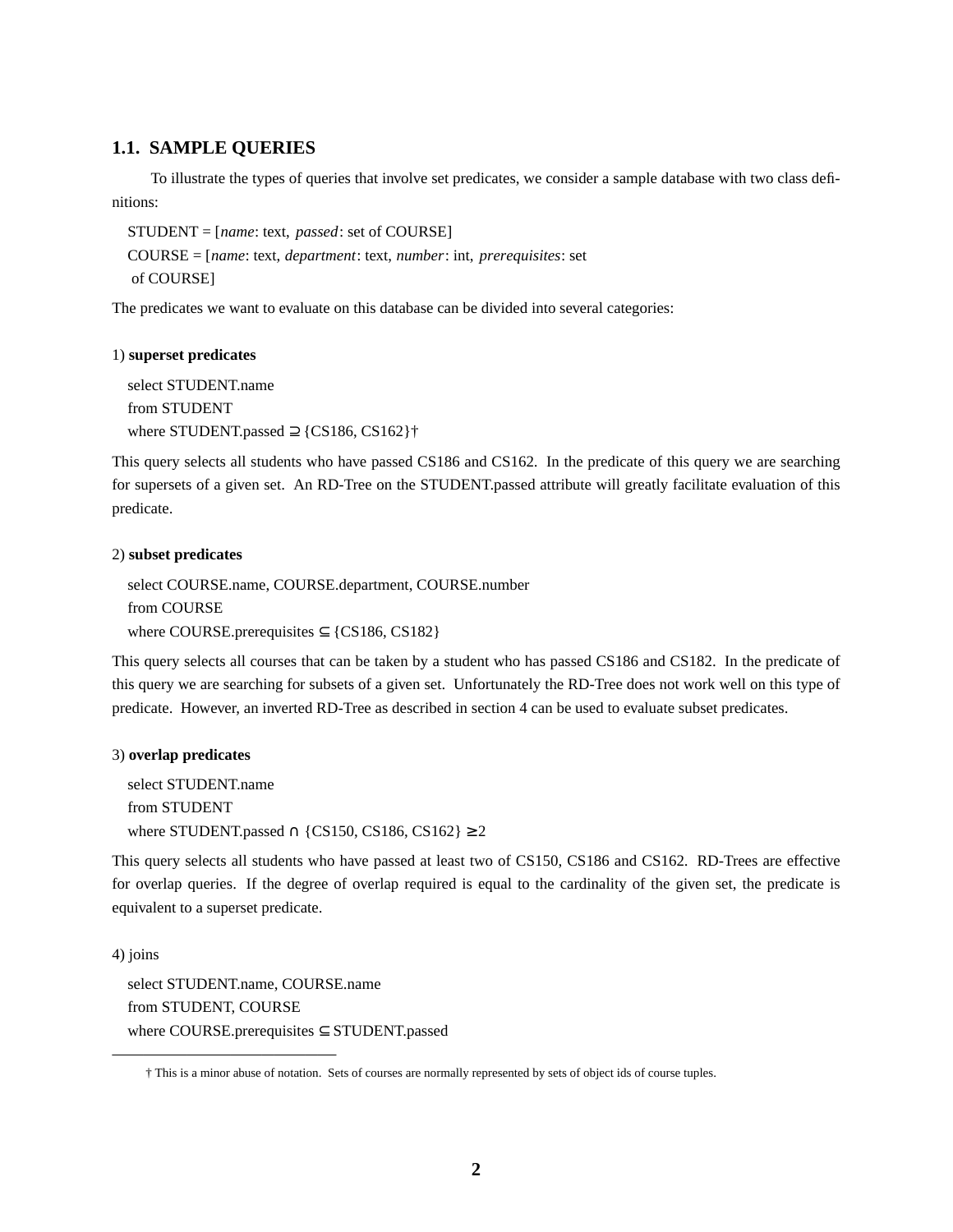This query selects all (STUDENT, COURSE) pairs where the student has satisfied the prerequisites for the course. It can be executed as a nested-loop join where the outer relation is COURSE and the inner relation is STUDENT. The join then becomes a series of superset predicates for which an RD-Tree index on STUDENT.passed can be used.

### **1.2. RELATED WORK**

There has been a fair amount of work done on access methods for nested attributes. Bertino and Kim [BERT89] proposed three indexing mechanisms for complex objects: the nested index, path index and multiindex. However, these access methods are not designed to support efficient evaluation of set predicates.

Ishikawa *et al.* [ISHI93] examined the use of signature file techniques for testing set inclusion. They provide a probabilistic algorithm that attempts to quickly determine whether one set is a subset of another. In some cases the algorithm will return "false", in others it will return "don't know" and other methods must be used for determining the answer. Thus signature files provide a useful filter for restricting set predicates. However, they are not an indexing method, as the entire signature file must be scanned when evaluating a predicate.

Signature file techniques and RD-Trees can coexist. Signatures provide a way to quickly resolve a comparison of two specific sets, while the RD-Tree is an access method that guides the DBMS to the appropriate data. The RD-Tree can use signatures to perform individual set comparisons.

Inverted files are a popular technique for single-element lookups in a collection of set-valued attributes. See, for example, [BROW94]. Inverted files can be extended to search for supersets of a given set *S* with *n* elements, by performing a single-element lookup for each element in *S* and then taking the *n*-way intersection of the results. This can become inefficient if *n* is large, especially if the *n* result sets are large.

### **2. THE RD-TREE STRUCTURE**

The structure of an RD-Tree is similar to that of an R-Tree. Leaf nodes in an R-Tree contain entries of the form (*data object*, *bounding box*). The bounding box is the smallest *n*-dimensional rectangle that contains the data object. Non-leaf nodes in an R-Tree contain entries of the form (*child pointer*, *bounding box*). In this case the bounding box is the smallest *n*-dimensional rectangle that contains all the bounding boxes of the entries in the child node.

Any data object indexed by the R-Tree is contained in its own bounding box and in the bounding box of all its ancestors in the tree. This transitive containment relation is at the heart of the R-Tree structure. It allows entire branches of the tree to be rejected when searching for a particular region in space. RD-Trees rely on a similar transitive containment relation, the set inclusion relation.

We refer to the sets being indexed by the RD-Tree as **base sets,** and the elements which comprise them as **base elements.** The set of all base elements is the **universe.** Every base set has a **bounding set,** which is the smallest set containing the base set that satisfies certain properties. This is analogous to the idea that the bounding box of a polygon is a rectangle, which is a polygon with special properties. The particular properties that the bounding set must satisfy depends on the choice of representation of keys, to be discussed in section 3.

Leaf nodes in an RD-Tree contain entries of the form (*base set*, *bounding set*). Non-leaf nodes contain entries of the form (*child pointer*, *bounding set*). The bounding set of a non-leaf node entry must contain all the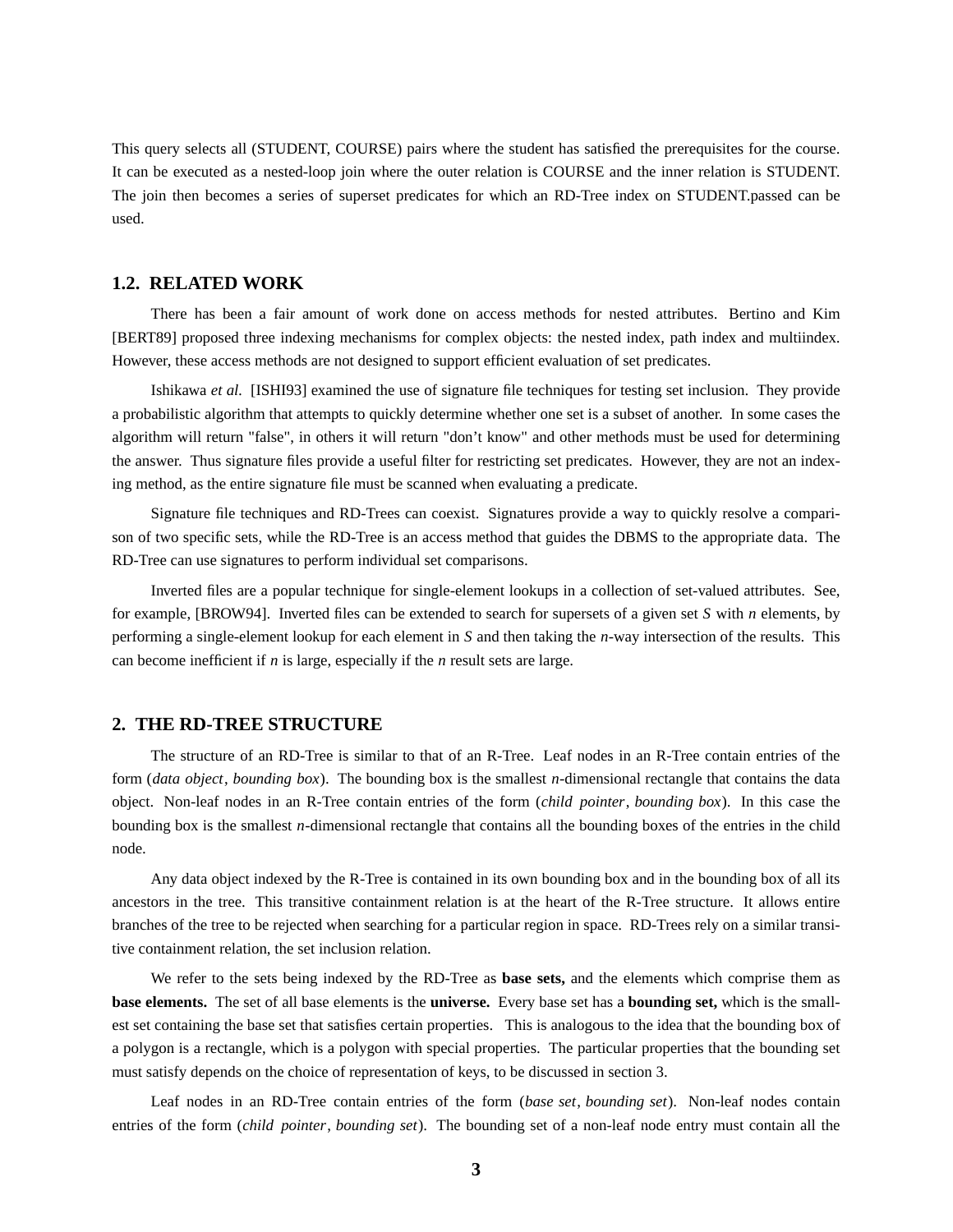bounding sets in the child node. Thus it is the bounding set of the union of the bounding sets in the child node. Each base set is contained in its bounding set, and each bounding set is contained in the bounding set of its parent, so the transitive set inclusion relation that is crucial to the RD-Tree structure exists.

To find all base sets which are supersets of a given set, begin at the root node of the RD-Tree. On any non-leaf node, examine the bounding set of each entry. If the bounding set is not a superset of the given set, then none of the base sets descended from it can be either, so the branch of the tree rooted at that entry can be discarded. If the bounding set is a superset of the given set, then its child node must be examined. On a leaf node, the base sets can be directly examined, but in some cases it may be advantageous to examine the bounding sets first.

Overlap searches are performed similarly. If the bounding set of a non-leaf entry does not overlap with the given set by the required amount, then the entire branch descended from that entry can be discarded from the search. If the bounding set of the entry being examined does overlap by the given amount, then its child node must be searched.

When an object is inserted into an R-Tree, the position of the object in the tree must be determined. On each non-leaf node, the insertion algorithm examines all the bounding boxes and chooses the one whose bounding box needs least enlargement to include the new object. An alternative heuristic would be to choose the rectangle with the largest overlap with the new object. The analogous heuristic in the RD-Tree is to choose the bounding set whose intersection with the set to be inserted has the greatest cardinality.

Similarly, the algorithms to split a node in an R-Tree involve heuristics to make the two new nodes as disjoint as possible and minimize the areas of their bounding boxes. Analogous heuristics exist for the RD-Tree. It is desirable to place two entries whose bounding boxes have large intersection in the same node, and entries whose bounding boxes have little intersection in different nodes. The quadratic-cost R-Tree node splitting algorithm has a direct analog in RD-Trees. The linear-cost algorithm relies on the geometrical concepts of "high" and "low" and is not immediately generalizable to RD-Trees. However, for some representations of bounding sets described below, a linear-cost splitting algorithm can be used.

### **2.1. AN EXAMPLE**

To illustrate how an RD-Tree can be used to index sets, consider an example with six sets containing integers from 0 to 9:

 $S1 = \{1, 2, 3, 5, 6, 9\}$  $S2 = \{1, 2, 5\}$  $S3 = \{0, 5, 6, 9\}$  $S4 = \{1, 4, 5, 8\}$  $S5 = \{0, 9\}$  $S6 = \{3, 5, 6, 7, 8\}$  $S7 = \{4, 7, 9\}$ 

In this simple example, we define the bounding box of a set to be the set itself, and use an RD-Tree with up to two entries in each node. In practice RD-Trees would have a much larger number of entries in a node. The RD-Tree index to these sets is shown in figure 1.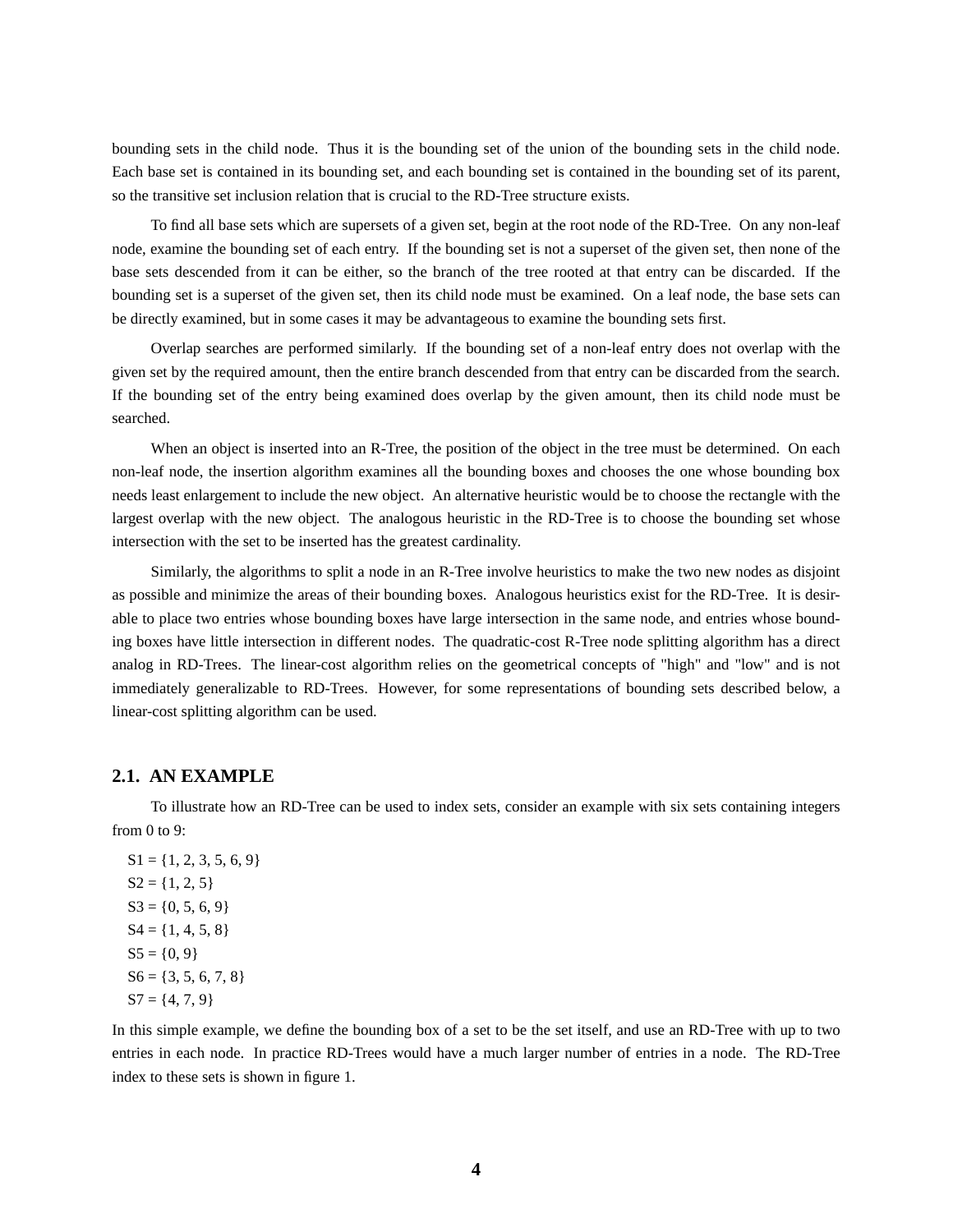

**Figure 1**. A sample RD-Tree

A search for all supersets of  $\{2, 9\}$  will begin at the root of the tree. Since  $\{1, 3, 4, 5, 6, 7, 8, 9\}$  is not a superset of  $\{2, 9\}$ , the right subtree is discarded.  $\{0, 1, 2, 3, 5, 6, 9\}$  is a superset of  $\{2, 9\}$  so the left child of the root is examined next.  $\{0, 5, 6, 9\}$  is not a superset of  $\{2, 9\}$ , so the left subtree is rejected, but  $\{1, 2, 3, 5, 6, 9\}$  is a superset, so its child is examined. This is a leaf node, so the base sets can be examined directly, revealing the answer S1.

Insertion of the set  $S_8 = \{2, 4, 8, 9\}$  would begin by choosing the right subtree at the root, because  $\{2, 4, 8, 9\}$ has three elements in common with  $\{1, 3, 4, 5, 6, 7, 8, 9\}$  and only two with  $\{0, 1, 2, 3, 5, 6, 9\}$ . Descending to the right child, we find that  $\{2, 4, 8, 9\}$  has two elements in common with both  $\{1, 3, 4, 5, 6, 7, 8\}$  and  $\{4, 7, 9\}$ . Since {4, 7, 9} is smaller, we choose the right branch again. Finally, the child node is a leaf, and S8 is inserted into the empty space.

### **2.2. STORING VARIABLE LENGTH KEYS**

A technical issue that must be addressed when implementing RD-Trees is the fact that the keys describing the bounding sets may not all be the same size. In an R-Tree the bounding box is specified by a fixed number of *n*dimensional points, so the keys are all the same size. However, some of the bounding set representations described in section 3 allow variable length keys.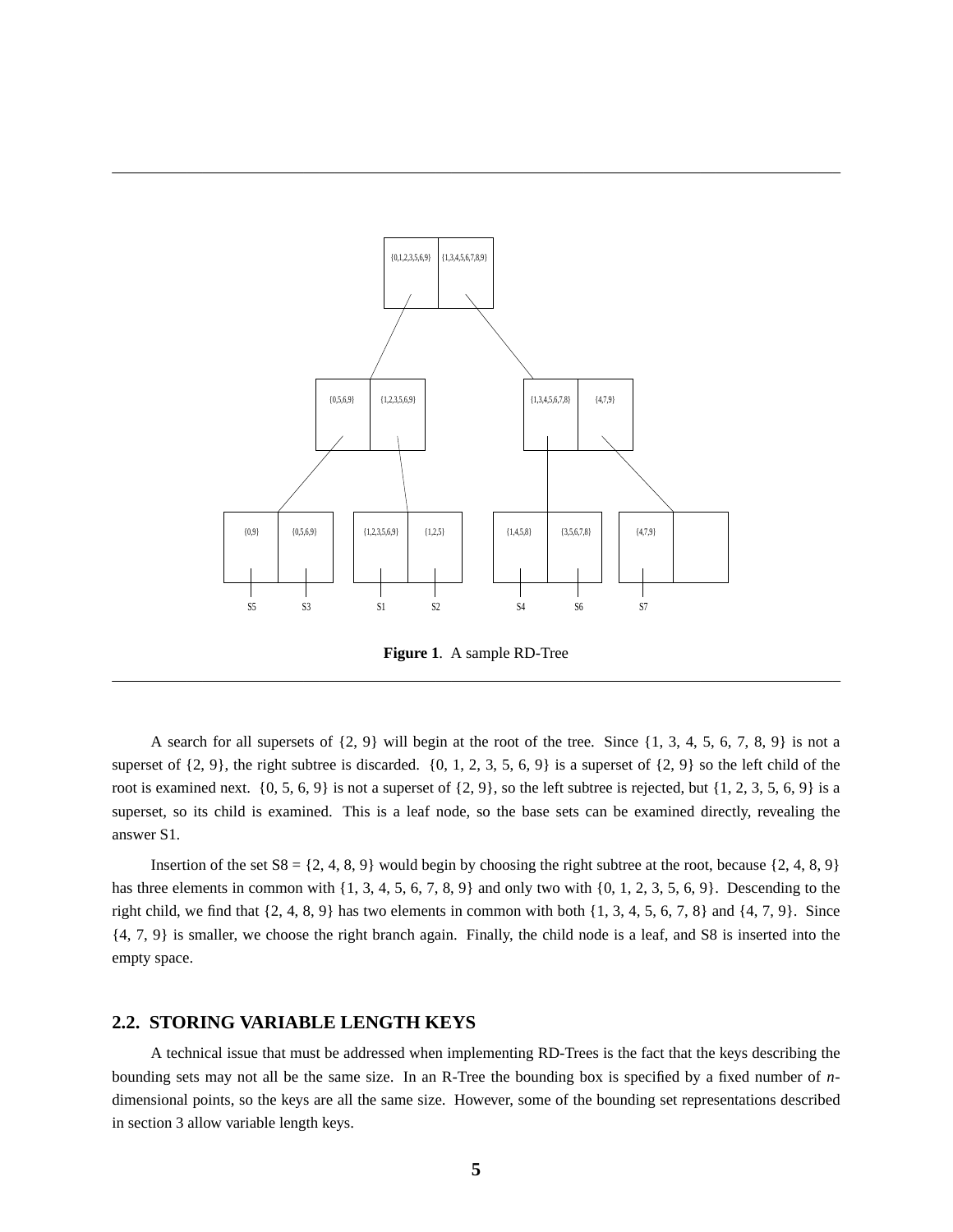This problem complicates the RD-Tree in several ways. First of all, the maximum number of keys that will fit on a page becomes variable, making analysis and tuning more difficult. A more serious difficulty is that an entry in a non-leaf node may change size whenever a base set is inserted into or deleted from one of its descendants. This may require that the entry be moved, and in some cases it will no longer fit in its node.

When this situation occurs, we remove the growing entry from the node it is currently in, and split the node. It is then unclear into which new node the growing entry should be inserted. Rather than attempt to calculate which node to use, we take advantage of a feature of R\*-Trees [BECK90] which is available in SHORE. R\*-Trees allow *forced reinserts:* that is, any entry can be inserted at any level of the tree. The tree chooses which node at that level will be used.

### **3. REPRESENTATION OF KEYS**

The keys in an RD-Tree describe the bounding sets of entries. The precise definition of the bounding set depends on the choice of representation of the keys. A good representation will satisfy several criteria:

size A good key will be small, so as to allow as many entries as possible in a node. This increases the **fanout** of the tree and reduces its height.

completeness

A good key will represent a set as completely as possible. In other words, the bounding set that it describes should contain as few elements as possible that are not in the set being bounded. The **lossiness** of a representation is a measure of the "noise-to-signal" ratio of the representation. It is defined by

$$
\frac{|bounding\ set-bounded\ set|}{|bounding\ set|}.
$$

This is the probability that a single element will be in the bounding set but not in the bounded set. During a search for supersets of a set containing a single element, a branch of the tree will be selected for searching if the bounding set of the root of the branch contains the element. The lossiness of the representation indicates the probability that the branch is being searched unnecessarily. In a search for supersets of a set of cardinality *n*, the probability that the search of a branch is unnecessary equals the *n*-th power of the lossiness. Therefore lossiness is less of a factor when searching for supersets of large sets.

computation cost

A good key will allow efficient computation of the set inclusion and intersection operations. These operations are performed many times during a search and are critical to the performance of the RD-Tree.

### **3.1. COMPLETE REPRESENTATION**

The first class of representations considered define the bounding set of a set to be exactly the same as the set itself. These representations have zero lossiness. The disadvantage of these representations is that they are either too large to be practical, or make computation of the basic set operations very expensive.

The simplest approach is to directly represent the sets in the RD-Tree nodes. A set will typically be a list of simple objects if the base elements are of simple type, or a list of object ids if the base elements are complex objects. The list may be sorted to improve efficiency of computing the set operations.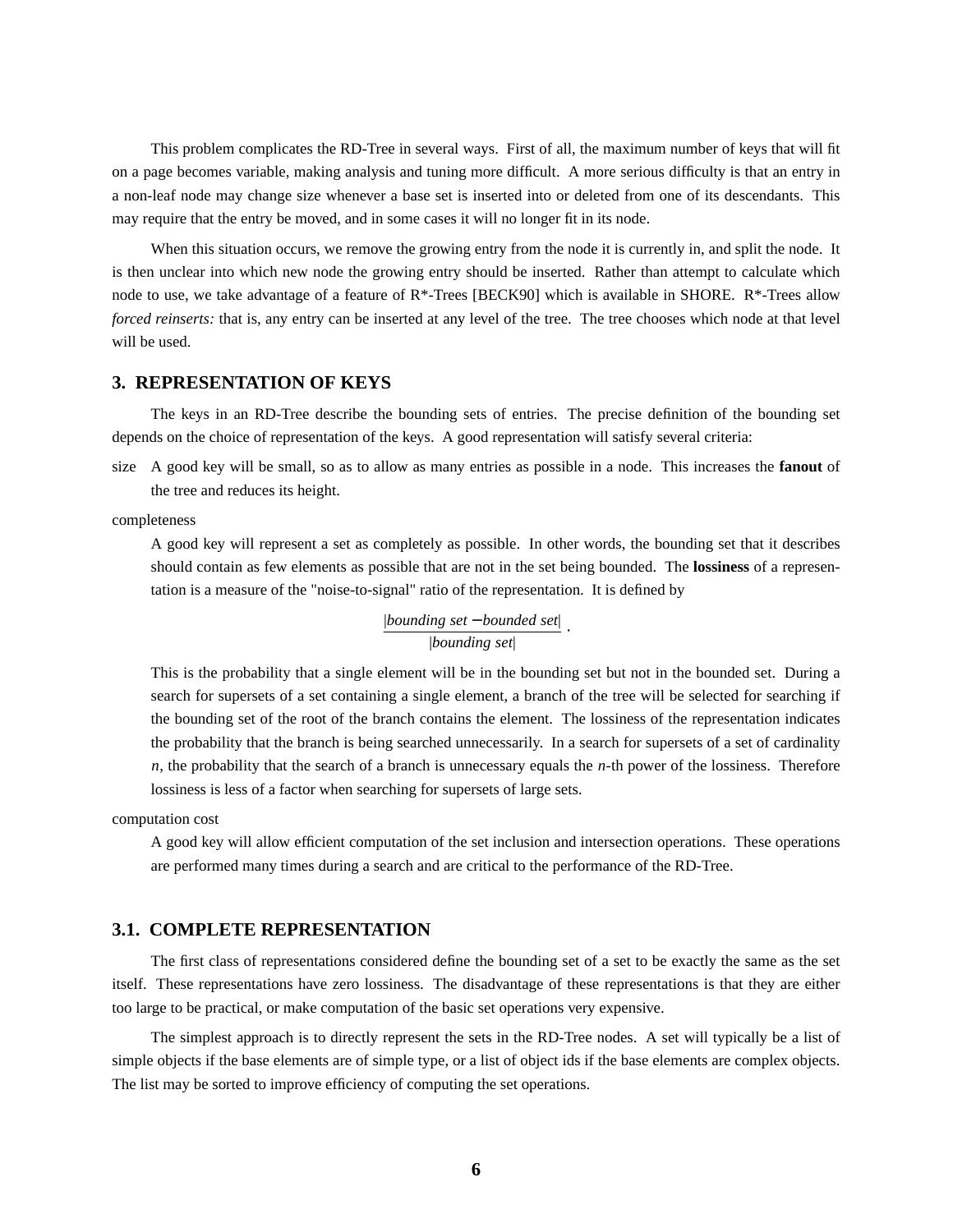This approach is impractical in all but the simplest databases, as the keys quickly become large. Even if the base sets are all small, their union may be large, and keys in higher levels of the tree represent unions of many sets. As the key size grows, fanout decreases, and when a key becomes larger than half a page, the index can no longer function.

A solution to this problem is to store keys externally to the RD-Tree, and to store a pointer to each entry's key in the tree. This may be combined with the previous approach so that small keys are stored directly in the tree, while large ones are referred to by pointer. While this does guarantee high fanout, it makes computation of set operations expensive. As keys become larger than half a page, every key comparison will require reading a page from disk.

If the universe of base elements is fixed and of small size, the sets can be represented by a bitmap. This has the advantages that keys have a fixed size no matter how large the set they represent, and that set computations are cheap bitwise operations. The universe must be small enough for several bitmaps to fit on each page. Also, there must be a guarantee that new elements will not be added to the universe after the tree has been created. If these conditions hold this is a very practical approach.

# **3.2. BLOOM FILTERS AND SIGNATURES**

A variation on the bitmap approach represents the keys by a bit vector that is smaller than the size of the universe. In addition, new elements may be added to the universe at any time. This approach has the same advantages as the bitmap approach: fixed size keys and cheap computations. However, a degree of lossiness is introduced into the representation by the fact that individual bits no longer represent unique elements.

A set can be represented by a Bloom filter. This is a vector in which all bits are initially set to zero. Every element in the set is hashed to a particular bit in the filter, which is then set to one. Elements that hash to the same position cannot be differentiated from each other. Thus each bit represents all the elements that hash to that bit, and the lossiness of the Bloom filter is equal to

$$
1 - \frac{size\ of\ bit\ vector}{cardinality\ of\ universe}.
$$

If the universe is significantly larger than the bit vector, the lossiness will be close to 1. Therefore this approach is only effective for queries that search for supersets of fairly large sets.

A more sophisticated technique is to use signatures as described in [ISHI93]. Every element has a signature, which is a pattern of bits in the bitmap that are set when that element is present. The signature of a set is a bitwise *or* of the signatures of the elements of the set. Since elements are mapped to collections of bits rather than individual bits, each element can have a unique signature even in a universe much larger than the size of the bitmap. Therefore the lossiness of this representation is much lower than the lossiness of Bloom filters. Nevertheless, a small amount of lossiness still exists due to the fact that the combined signature of all elements in a set may also include the signature of other elements.

### **3.3. RANGESETS**

An alternative representation of sets that allows efficient processing of set operations is the **rangeset** [HELL93]. A **range** is an ordered pair of integers  $(a, b)$  where  $a \leq b$ , that represents the set of integers *x* such that *a* ≤ *x* ≤ *b*. A rangeset is an ordered list of disjoint ranges  $((a_1, b_1), \ldots, (a_n, b_n))$  such that  $b_i < a_j$  whenever *i* < *j*. It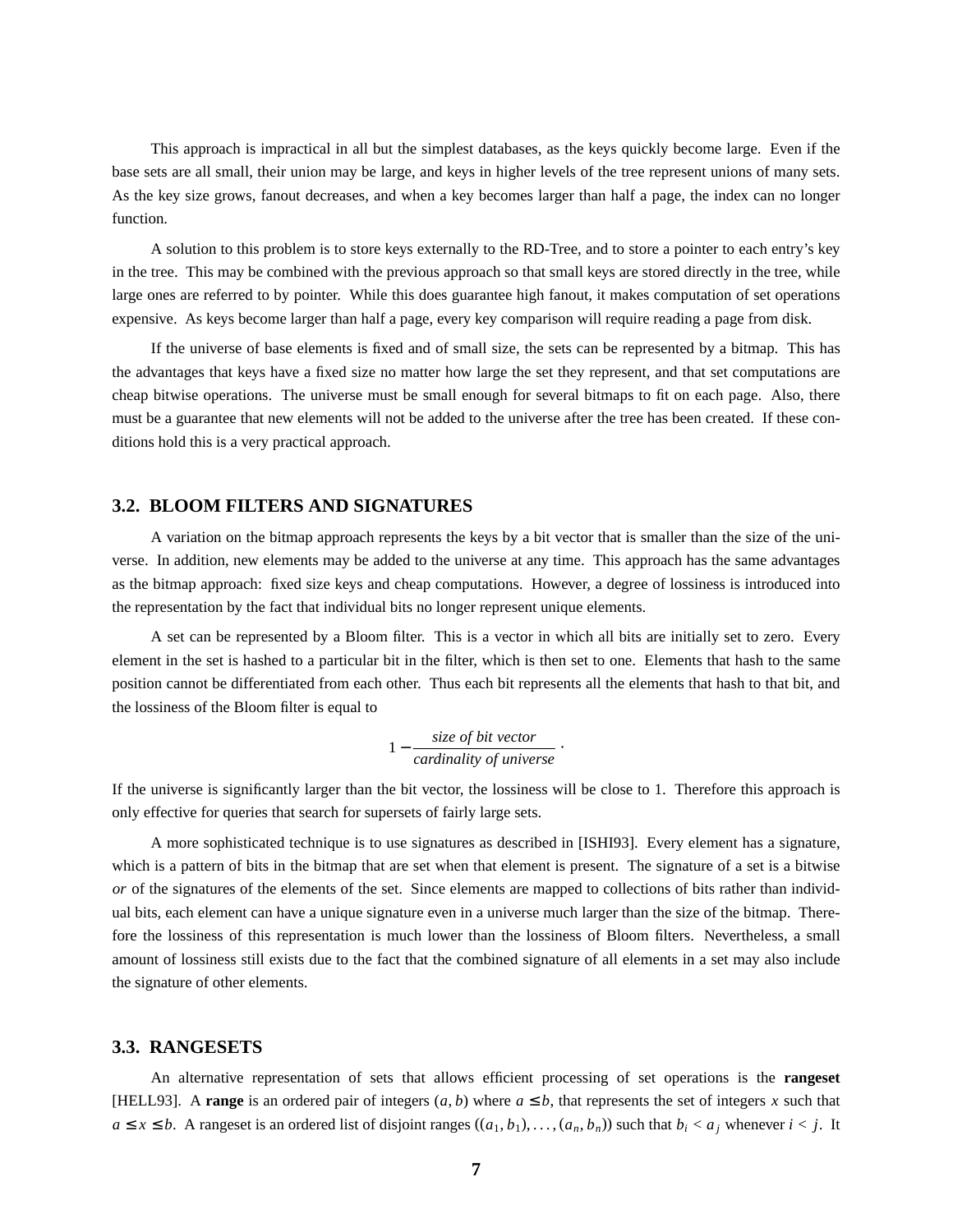represents the union of the sets represented by the ranges.

Any set of integers can be represented by a rangeset. For example, the sets of section 2.1 would be represented as

 $S1 = ((1, 3), (5, 6), (9, 9))$  $S2 = ((1, 2), (5, 5))$  $S3 = ((0, 0) (5, 6) (9, 9))$  $S4 = ((1, 1) (4, 5) (8, 8))$  $S5 = ((0, 0) (9, 9))$  $S6 = ((3, 3), (5, 8))$  $S7 = ((4, 4), (7, 7), (9, 9))$ 

A set of integers may also be approximated by a rangeset consisting of fewer ranges. For example, S1 may be approximated by  $((1, 6), (9, 9))$ , and S6 may be approximated by  $((3, 8))$ .

A rangeset representation of RD-Tree keys would fix a maximum number of ranges *n* allowed in a rangeset describing a key. The bounding set of a set *S* is the smallest set containing *S* that can be described by a rangeset containing *n* or fewer ranges. Given any set *S* and a maximum number of ranges *n*, the bounding set of *S* can be computed by the algorithm described in the appendix.

If the universe consists of objects of some type other than integer, elements in the universe can be mapped to unique integers in the range (1, *maxid*), where *maxid* is the cardinality of the universe. A procedure for performing this mapping is described in [HELL93]. Once this mapping has been performed, sets in the universe can be represented by rangesets of integers.

The lossiness of a rangeset representation depends on the **correlation factor** of the universe, and on the choice of mapping of base elements to the integers. The correlation factor is the degree to which elements in the universe associate into groups. In other words, it describes the degree to which the presence of one element in a set influences the probability that another element will be present. Elements which are closely correlated should be mapped to integers that are close together. Ranges of integers will then represent groups of elements that commonly occur together. Sets will naturally cluster into ranges so that they can be well approximated by rangesets. We are currently investigating ways of choosing an effective mapping that takes advantage of high correlation.

The choice of the maximum number of ranges allowed in the rangesets describing bounding sets involves a tradeoff between decreasing lossiness and increasing fanout. Allowing more ranges reduces lossiness by making the bounding set approximate the bounded set more closely. However, it also increases the size of the key, thereby reducing fanout. The optimal key-size will vary from key to key, as some sets can be approximated closely by a small number of ranges whereas others cannot. We are studying the use of both fixed-size and variable-size rangesets in RD-Trees.

### **3.4. COMBINED REPRESENTATIONS**

Each representation has its advantages and disadvantages. The best representation for a key may vary from place to place within an RD-Tree. For example, sets on leaf nodes are likely to be small while sets near the root are likely to be large. Small sets may be best represented directly, while large ones are probably best represented by one of the approximations described above.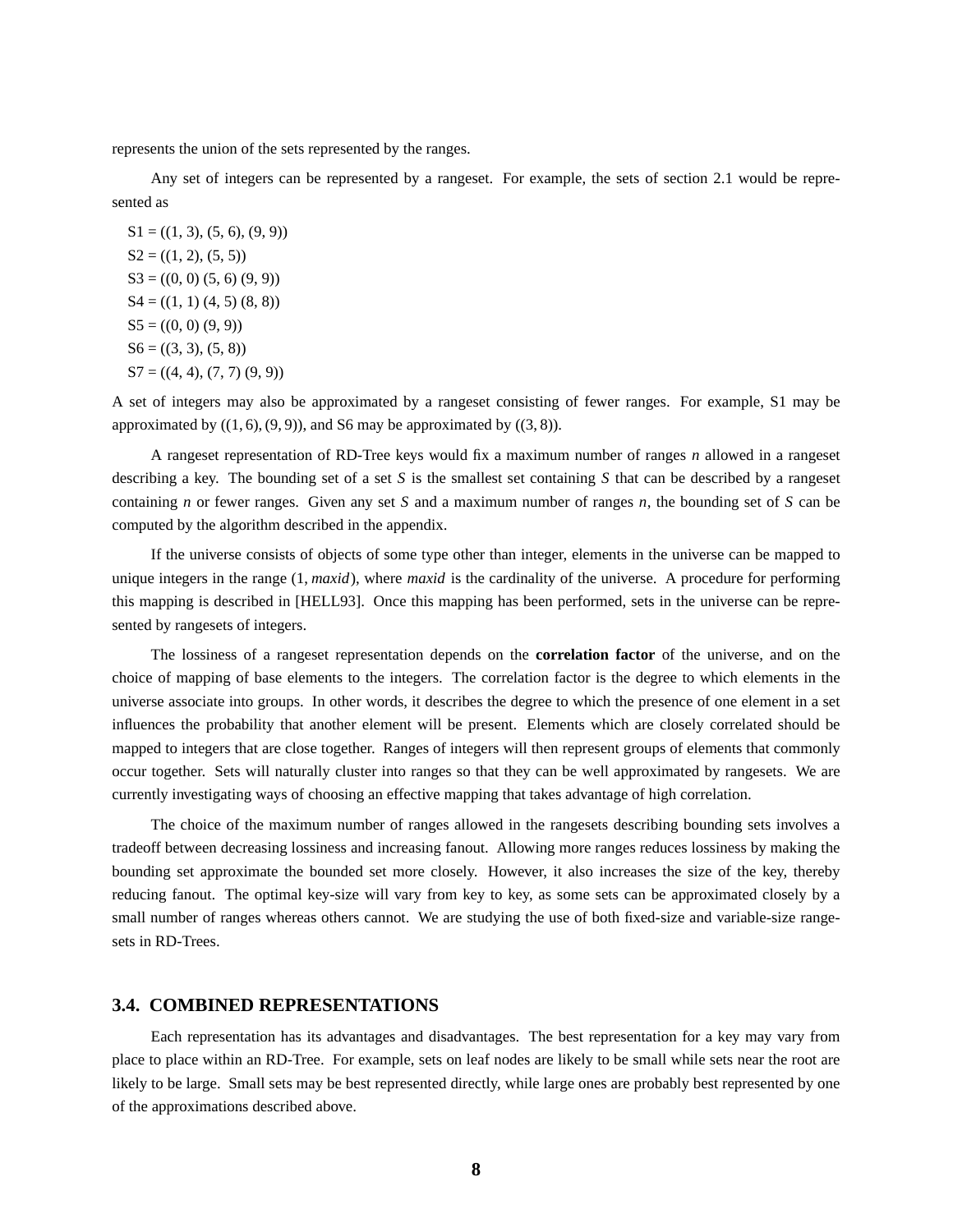In addition, some of the representation methods have parameters that can be tweaked to different values at different places in the tree. One example is the maximum number of ranges allowed in a rangeset, as described above. Another is the size of the bit vector used by the signature representation. The lossiness of a signature increases with the cardinality of the set being represented, and decreases with the size of the bit vector. Therefore smaller bit vectors may be more appropriate at lower levels of the tree, where sets being represented are smaller.

An RD-Tree that combines different representations may prove to be more efficient than one that uses a single representation. The granularity of variation of representation may be the individual entry, the node, or the tree level. Whatever the granularity, a record must be kept at appropriate points in the tree indicating the representation being used and the values of the parameters.

Another option is to store more than one representation for each key. A key for an entry could consist of a hint, in the form of one of the approximate bounding sets described above, together with a pointer to the complete set description. When performing a search on some predicate, first the predicate is evaluated for the bounding set. If the answer is negative, the entry can be rejected. If it is positive, the answer is checked against the complete set description. If the answer is still positive, the subtree rooted at that entry is searched. If it is now negative, an unnecessary search of the subtree has been avoided.

### **4. INVERTED RD-TREES**

As mentioned above, RD-Trees do not perform well on subset predicates. If the bounding set of an entry is a subset of a given set, then all the base sets reached via that entry are also subsets. However, the branch of the tree rooted at that entry must still be explored in order to reach those base sets. If the bounding set is not a subset of the given set, the branch cannot be rejected, because it is possible that one of its descendants is a subset.

The inverted RD-Tree allows subset predicates to be evaluated. Non-leaf nodes in an inverted RD-Tree contain entries of the form (*child pointer*, *key*), where *key* is the intersection of all keys in the child node. Thus the transitive containment relation is inverted, as parent keys are contained in the keys of all their children. If the key of any entry is not the subset of a given set, then none of its children can be either, and the branch of the tree rooted at that entry can be rejected from the search. An example of an inverted RD-Tree indexing the sets of section 3.1 is shown in figure 2.

A combined normal/inverted RTree could also be constructed, by keeping both the union and intersection keys for each pointer. Unless the keys are stored externally, the combined RD-Tree would have lower fanout due to larger key size.

For both inverted and combined RD-Trees, a heuristic must be chosen for splitting tree pages. For the inverted tree, maximum size of intersection is the criterion that will produce the best overlap within a page, but it also maximizes the key size for representations with variable length keys. For the combined tree, minimizing the symmetric set difference  $(A - B)$ ∪ $(B - A)$  appears to be a natural heuristic.

Mathematically, an inverted RD-Tree is equivalent to an RD-Tree on the complements of the base sets. This is because the complement of the intersection of two sets is the union of the complements of those sets. Theoretically, the inverted RD-Tree should perform as well on subset predicates as an RD-Tree performs on superset predicates.

However, in most practical domains, base sets will usually be small compared to the universe. In such situations the intersection of all sets on a node is likely to be very small. The intersections will degenerate to the null set on higher levels of the tree, making the index useless. In domains with high correlation factor, where certain groups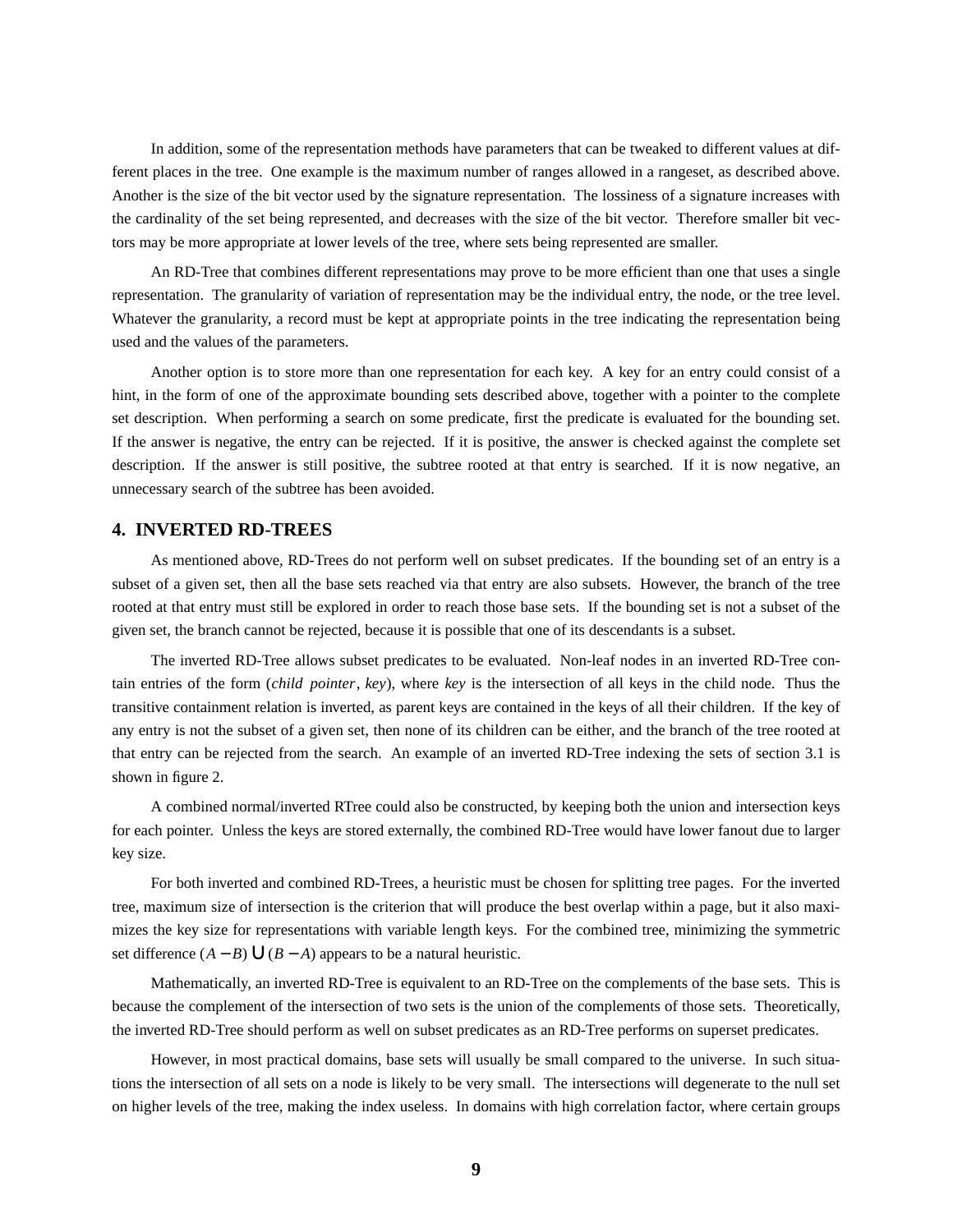

Figure 2. An inverted RD-Tree

of elements are shared by many sets, intersections will degenerate more slowly, making the use of inverted RD-Trees more reasonable. It remains to be seen whether the inverted RD-Tree can be effective in a practical application.

# **5. PROPOSED PERFORMANCE STUDY**

We plan a detailed performance study that implements several of the representations described above and analyzes their performance on a variety of data. We will also compare the performance of RD-Trees and inverted RD-Trees to that of traditional set access methods such as signature files.

We will test our implementation on synthetic data that varies the following parameters:

size of universe average base set size variance of base set size number of base elements in universe frequency distribution of base elements correlation factor

We will also test the RD-Tree on real undergraduate enrollment data from the University of Wisconsin. This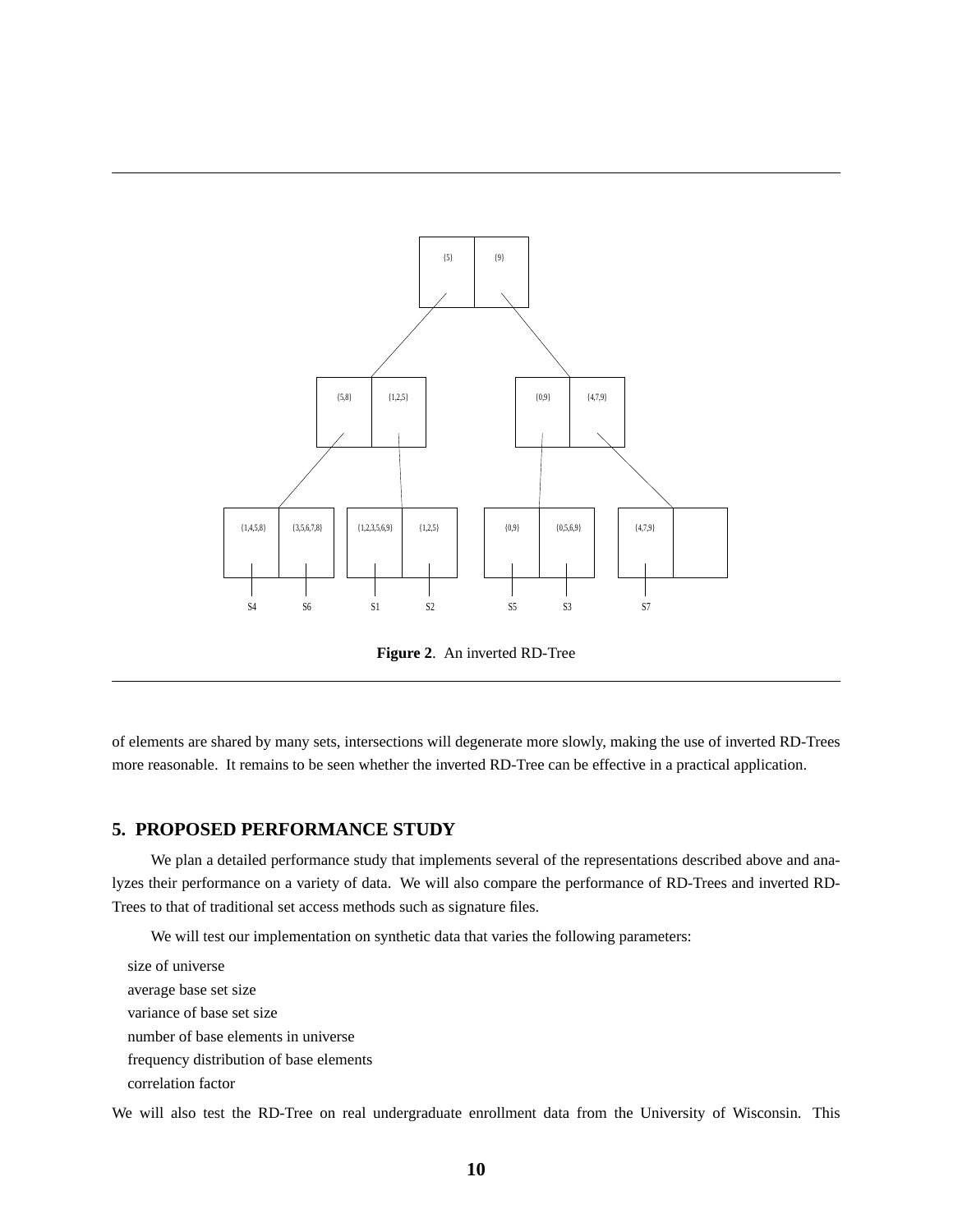database is similar to the one described in section 1.1, and will allow us to perform the queries presented there.

# **6. CONCLUSION**

We have proposed and implemented the RD-Tree, an index structure for set-valued attributes. Studies are currently underway to test the effectiveness of this access method. Once the basic validity of our approach has been demonstrated, we will undertake a more detailed analysis to determine the most efficient implementation of RD-Trees in various domains.

The performance of an RD-Tree in a domain is likely to depend on the correlation factor of elements in the domain. An interesting direction of future research is an investigation into this concept. Methods are needed to analyze and characterize the correlation factor of a universe, and to determine which elements are correlated with each other. We believe that a deep understanding of these issues will serve to elucidate the structure of collections of sets, and have practical applications for databases that manage such collections.

# **REFERENCES**

| [BROW94] | Eric W. Brown, James P. Callan, and W. Bruce Croft, "Fast Incremental Indexing for Full-<br>Text Information Retrieval", Proc. 20th Conference on Very Large Databases, Santiago,<br>Chile, September 1994.                                                                                      |
|----------|--------------------------------------------------------------------------------------------------------------------------------------------------------------------------------------------------------------------------------------------------------------------------------------------------|
| [BECK90] | Norbert Beckmann, Hans-Peter Kriegel, Ralf Schneider, and Bernhard Seeger, Bernhard<br>"The R <sup>*</sup> -tree: An Efficient and Robust Access Method for Points and Rectangles", <i>Proc.</i><br>ACM-SIGMOD International Conference on Management of Data, Atlantic City, N.J., Nay<br>1990. |
| [BERT89] | E. Bertino and W. Kim, "Indexing Techniques for Queries on Nested Objects", IEEE Trans.<br>on Knowledge and Data Engineering 1(2):196-214, June 1989.                                                                                                                                            |
| [GUTT84] | Antonin Guttman, "R-Trees: A Dynamic Index Structure for Spatial Searching", Proc.<br>ACM-SIGMOD International Conference on Management of Data, Boston, Mass., June<br>1984.                                                                                                                    |
| [HELL93] | Joseph M. Hellerstein "Rangesets: A Data Representation for Quick Query Processing on<br>Nested Sets", working draft, University of Wisconsin, Madison, May 1993                                                                                                                                 |
| [ISHI93] | Yoshiharu Ishikawa, Hiroyuki Kitagawa, and Nobuo Ohbo, "Evaluation of Signature Files<br>as Set Access Facilities in OODBs", Proc. ACM-SIGMOD International Conference on<br>Management of Data, Washington, D.C., May 1993.                                                                     |
| [STON93] | Michael Stonebraker, "The Miro DBMS", Proc. ACM-SIGMOD International Conference<br>on Management of Data, Washington, D.C., May 1993.                                                                                                                                                            |

### **APPENDIX: ALGORTIHM FOR COMPUTING RANGESETS**

Problem

Given a set *S* of *n* elements stored in sort-order, reduce it to a rangeset of  $k < n$  ranges such that a minimal number of new elements are introduced.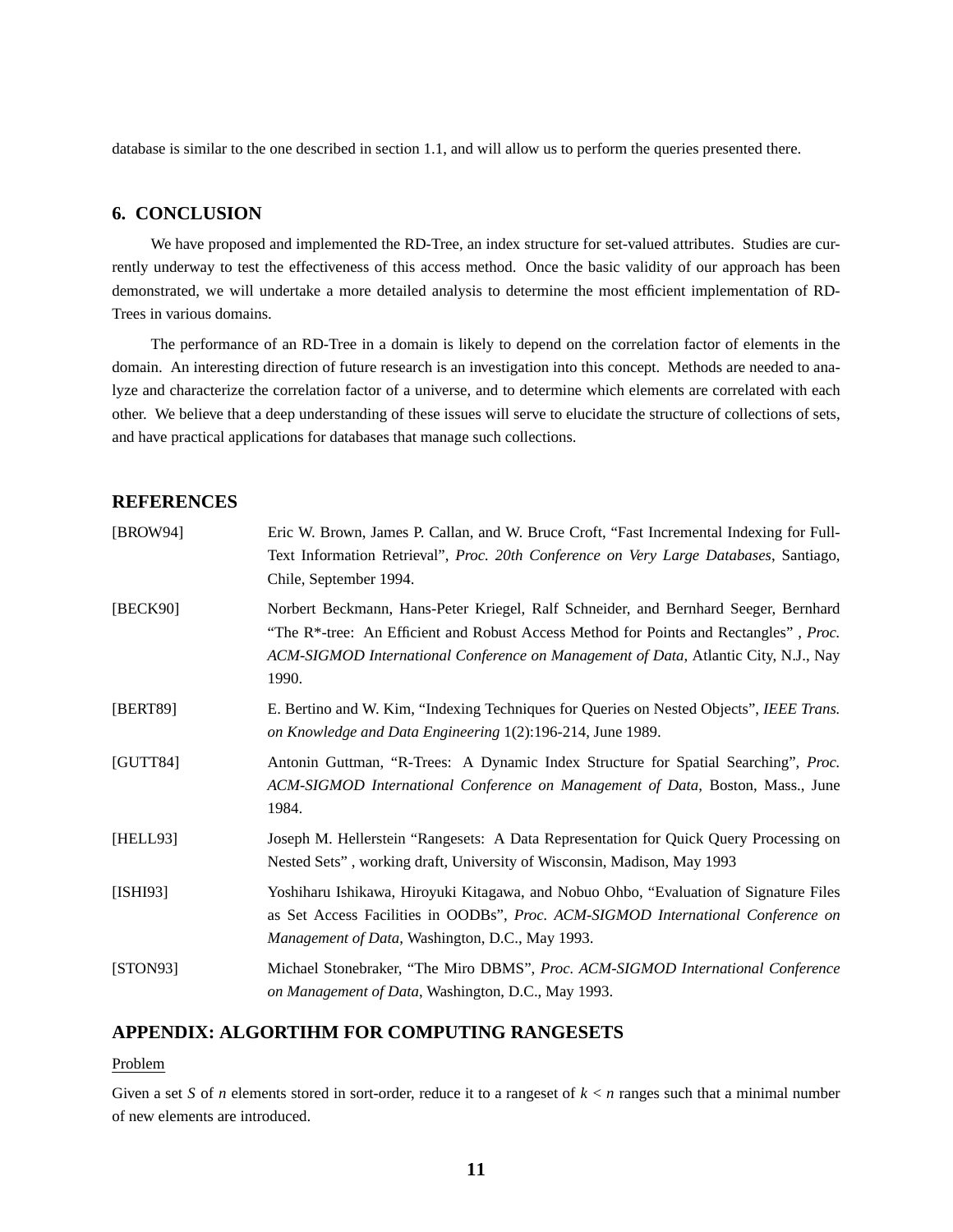#### Algorithm

Initialize: consider each element  $a_m \varepsilon S$  to be a range  $\langle a_m, a_m \rangle$ .

do {

find the pair of adjacent ranges with the least interval between them;

form a single range of the pair;

} until only k ranges remain;

#### Proof of optimality

We must show that greedy local choices lead to a globally optimal solution. Consider some optimal rangeset *A*. Assume *A* does not contain the initial greedy choice: that is, A does not group together the 2 adjacent elements  $a_i$ ,  $a_{i+1}$  of least interval  $\delta = a_{i+1} - a_i$ . Then  $a_i$  is the endpoint of one range, and  $a_{i+1}$  is the start of another range. We can modify *A* by moving  $a_i$  to the range containing  $a_{i+1}$ ; call the resulting rangeset *B*. The number of "false" elements in B differs from that in A by a factor of  $(a_{i+1} - a_i - 1) - (a_i - a_{i-1} - 1) \cdot$  Since we assumed that  $\delta$  was a minimal interval, this expression cannot be less than 0. So B must be an optimal rangeset, or our assumption that A was an optimal rangeset was false. Hence B is an optimal rangeset that begins with a greedy choice, and therefore making a greedy initial choice can never produce a suboptimal rangeset.

Moreover, once the greedy choice of  $a_i$ ,  $a_{i+1}$  is made, the problem reduces to a subproblem of finding an optimal rangeset over the ranges

$$
S' = \{ \langle a_1, a_1 \rangle, \ldots, \langle a_{i-1}, a_{i-1} \rangle, \langle a_i, a_{i+1} \rangle, \langle a_{i+2}, a_{i+2} \rangle, \ldots, \langle a_n, a_n \rangle \}.
$$

By a similar argument to the one above, making a greedy choice here is once again no worse than an optimal solution to this subproblem. This argument continues inductively, demonstrating that a greedy choice at each step produces an optimal solution.

#### Running Time

One can first sort the intervals between the elements by size to find the smallest  $(n - k)$  intervals in  $O(n \log(n))$ time. Using this information, each run of the do loop takes constant time, so running time is  $O(n \log(n))$ .

### Modified version for variable-length keys:

Given that the greedy algorithm above produces an optimal rangeset for a fixed number of ranges *k*, the following greedy algorithm produces a "good" rangeset of no more than *k* ranges. It produces a rangeset of fewest ranges under 2 constraints:

(1) the result has no more than *k* ranges ,

(2) an error-bound is not exceeded unless one has to do so to ensure (1). The error bound is expressed in terms of percentage bad info, i.e. ratio of false elements to total elements .

The rangeset of *l* ranges that is produced is an optimal rangeset of *l* ranges, by the proof above.

Given a set *S*, a number *k*, and an error-tolerance  $t < 1$ :

Initialize:

consider each element  $a_m \varepsilon S$  to be a range  $\langle a_m, a_m \rangle$ .  $current\_card = |S|$ ;  $max\_card = \frac{|S|}{1-t};$